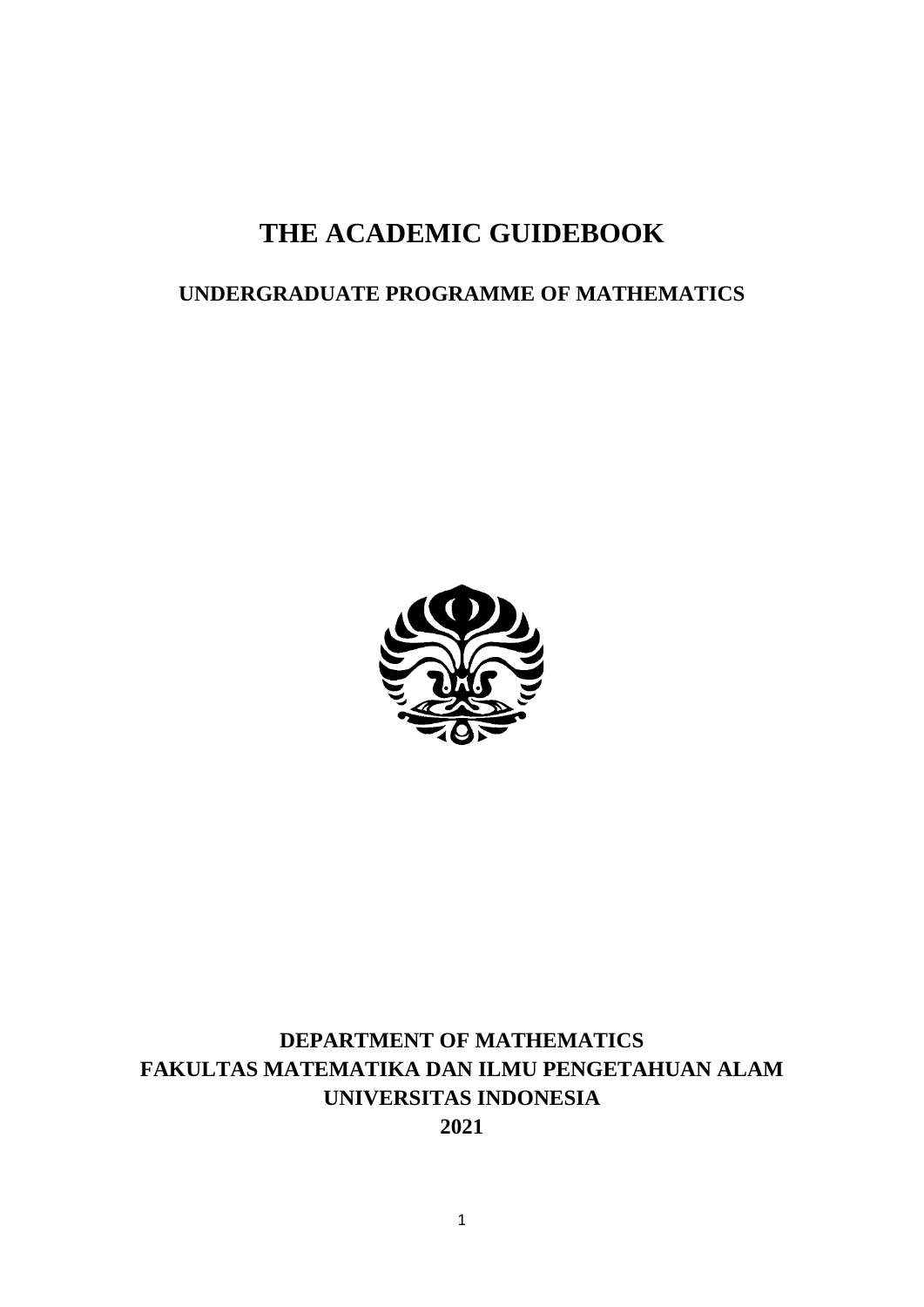## PREFACE

<span id="page-1-0"></span>This academic guidebook of undergraduate programme of Mathematics (UPMath) consists of general information about Department of Mathematics and the 2021 curriculum of UPMath.

Depok, August 2021

Undergraduate Programme of Mathematics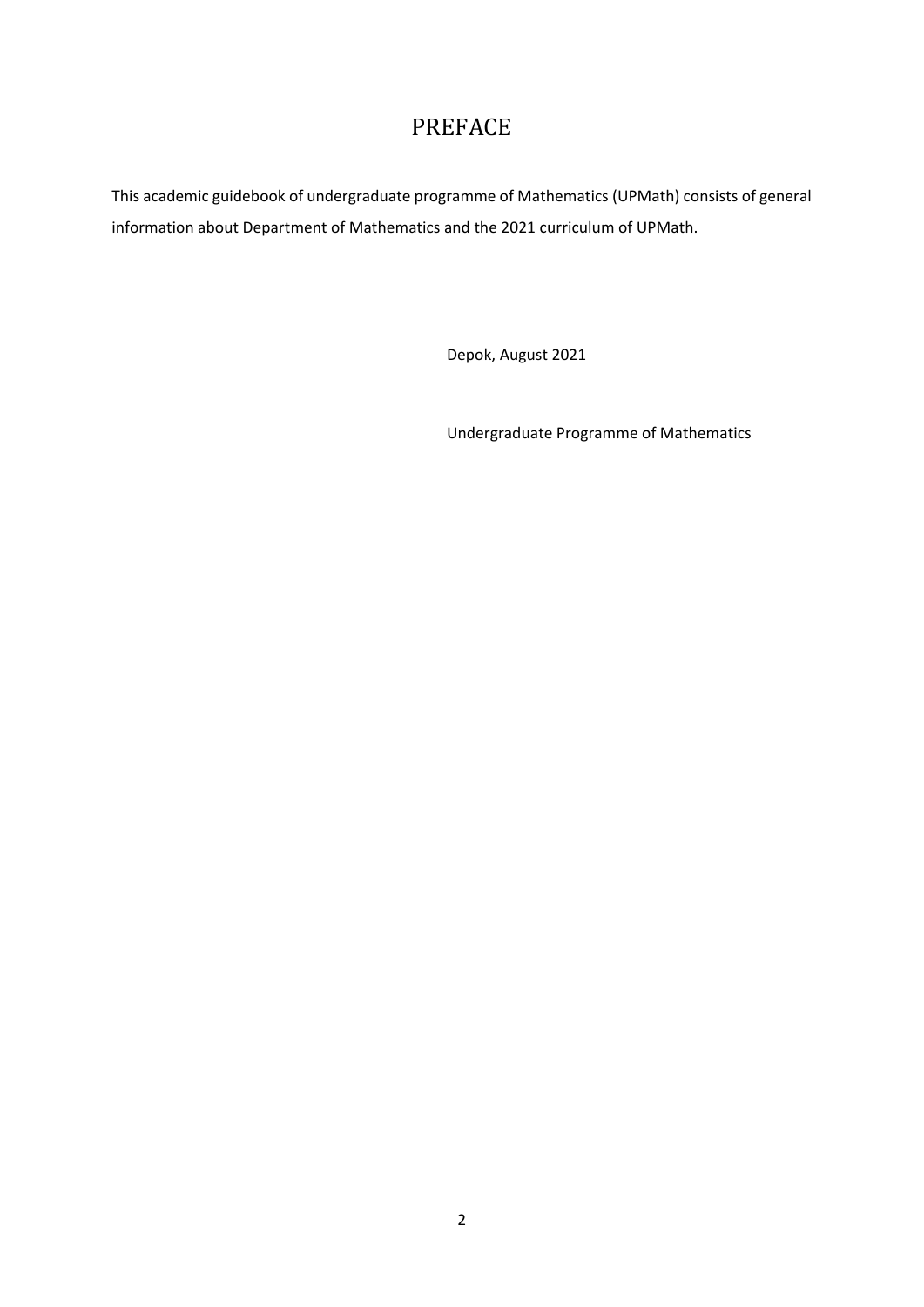## **CONTENTS**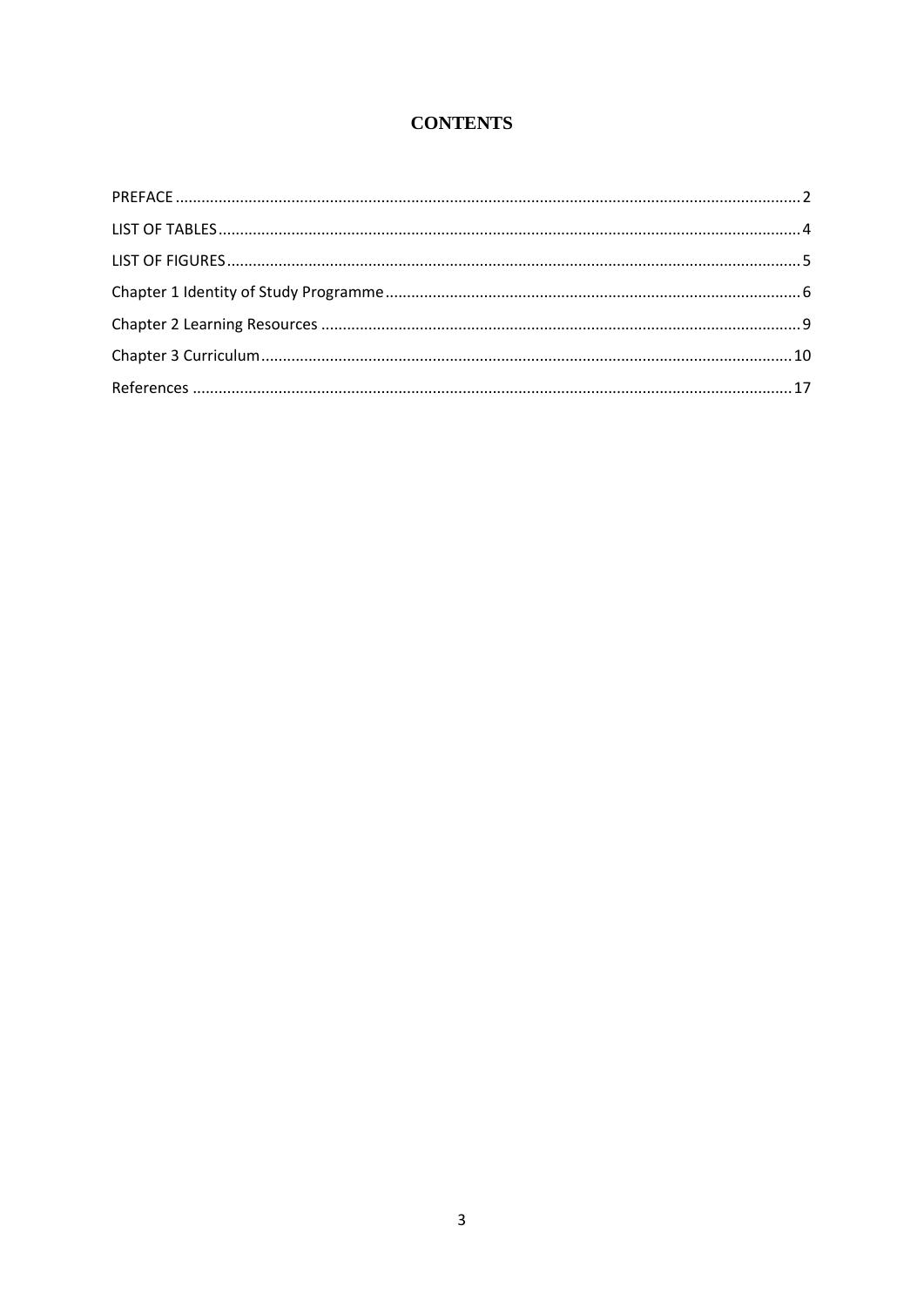# **LIST OF TABLES**

<span id="page-3-0"></span>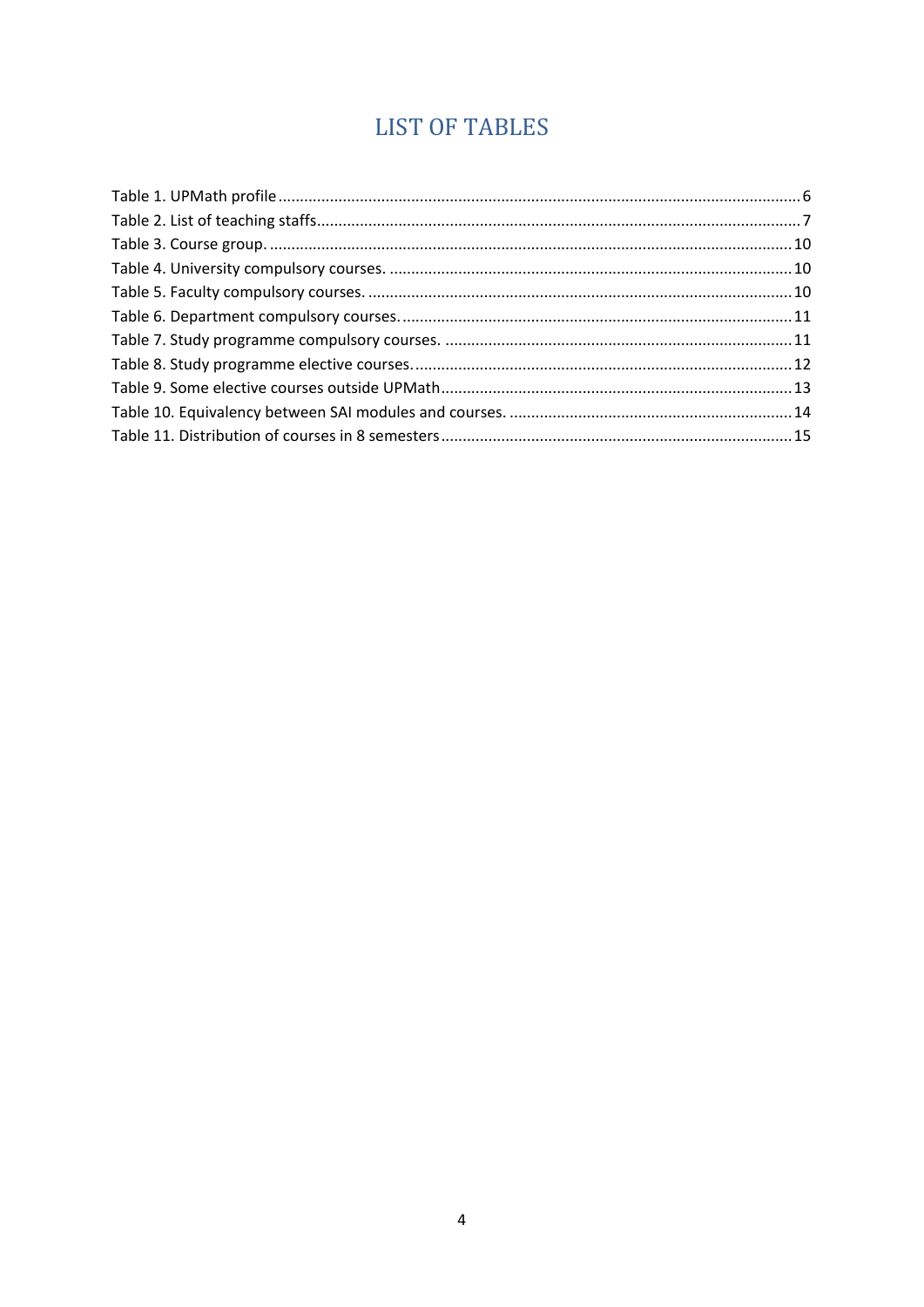# **LIST OF FIGURES**

<span id="page-4-0"></span>

|--|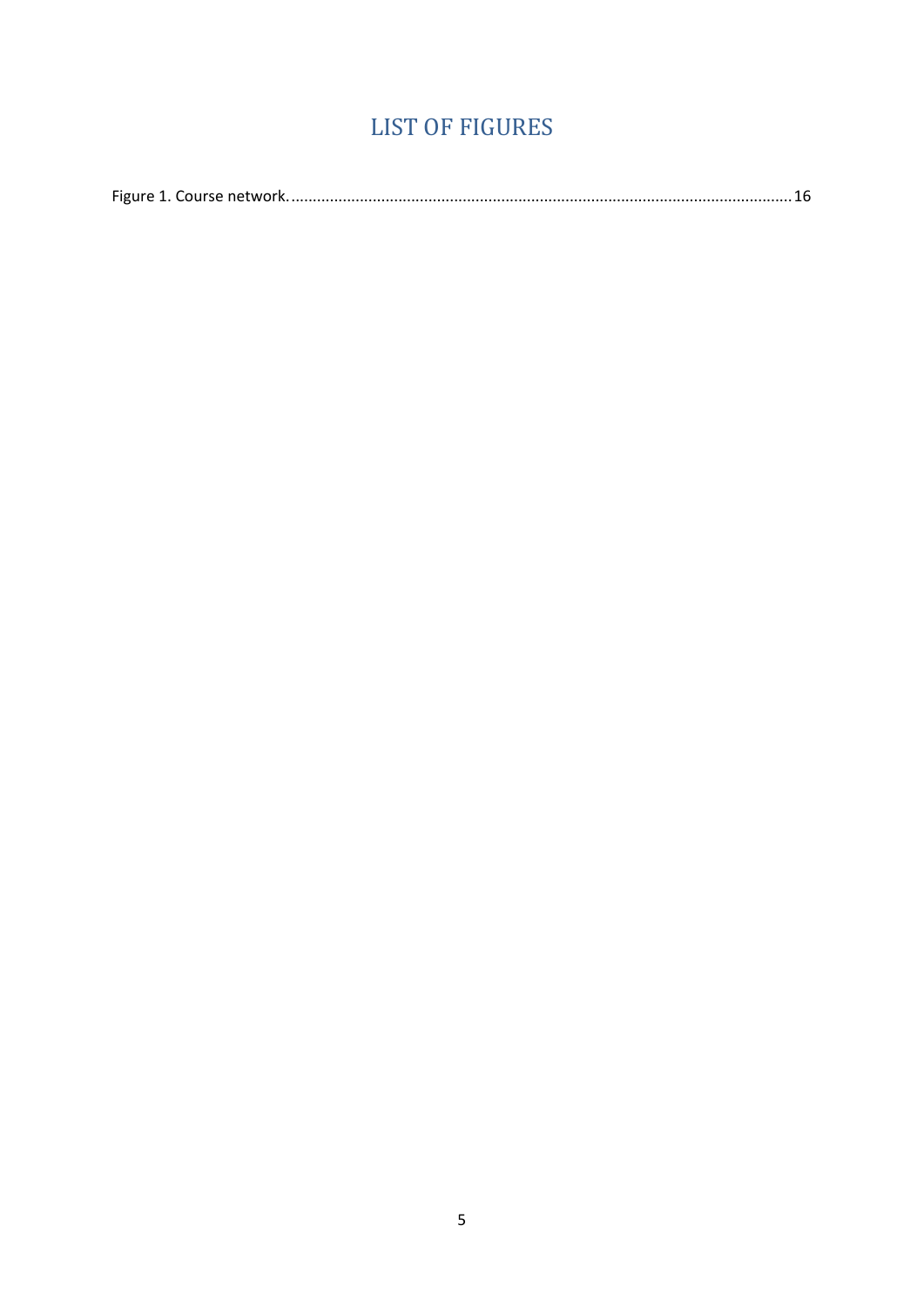# Chapter 1 Identity of Study Programme

<span id="page-5-0"></span>Department of Mathematics of Fakultas Matematika dan Ilmu Pengetahuan Alam (FMIPA) Universitas Indonesia (UI) was founded in 1961, together with Department of Physics, Department of Chemistry, and Department of Biology. At that time, Department of Mathematics was in Kampus UI Salemba located on Jalan Salemba 4, Jakarta Pusat.

From 1961 until 1965, Department of Mathematics had only one full-time teaching staff. Teaching was held by some part-time teaching staffs which were from IBM, BATAN, and private companies. From 1967 until now, then number of full-time teaching staff has been increasing. In 2021, Department of Mathematics has 31 full-time teaching staffs. Education qualification of the staffs ranges from master to doctor.

In 1987 Department of Mathematics moved to a new location, that is Kampus UI Depok. Currently, Department of Mathematics has a 4-floor building in the area of FMIPA UI.

Currently, Department of Mathematics has 4 (four) study programmes. These programmes are

- 1. the undergraduate programme of Mathematics / **UPMath** (founded in 1961),
- 2. the graduate programme of Mathematics (founded in 2008),
- 3. the undergraduate programme of Statistics (founded in 2015), and
- 4. the undergraduate programme of Actuarial Science (founded in 2017).

Information about UPMath could be seen in Table 1.

<span id="page-5-1"></span>

| $\mathbf{1}$   | University                                                                | Universitas Indonesia.                                                                                                                                                           |
|----------------|---------------------------------------------------------------------------|----------------------------------------------------------------------------------------------------------------------------------------------------------------------------------|
| $\mathfrak{D}$ | Faculty                                                                   | Matematika dan Ilmu Pengetahuan Alam                                                                                                                                             |
| 3              | Department                                                                | <b>Mathematics</b>                                                                                                                                                               |
| 4              | Study programme                                                           | <b>Mathematics</b>                                                                                                                                                               |
| 5              | Level programme                                                           | Undergraduate                                                                                                                                                                    |
| 6              | <b>BAN-PT</b> (National<br>accreditation)                                 | A (until August 2022)                                                                                                                                                            |
| 7              | <b>ASEAN University Network</b><br><b>Quality Assurance</b><br>Assessment | More than adequate                                                                                                                                                               |
| 8              | Graduate's title                                                          | Sarjana Sains (S.Si.)                                                                                                                                                            |
| 9              | Vision of study programme                                                 | Being an excellent undergraduate study programme in field<br>mathematics and data science which contribute to global<br>level for advancing science and sustainable development. |

#### Table 1. UPMath profile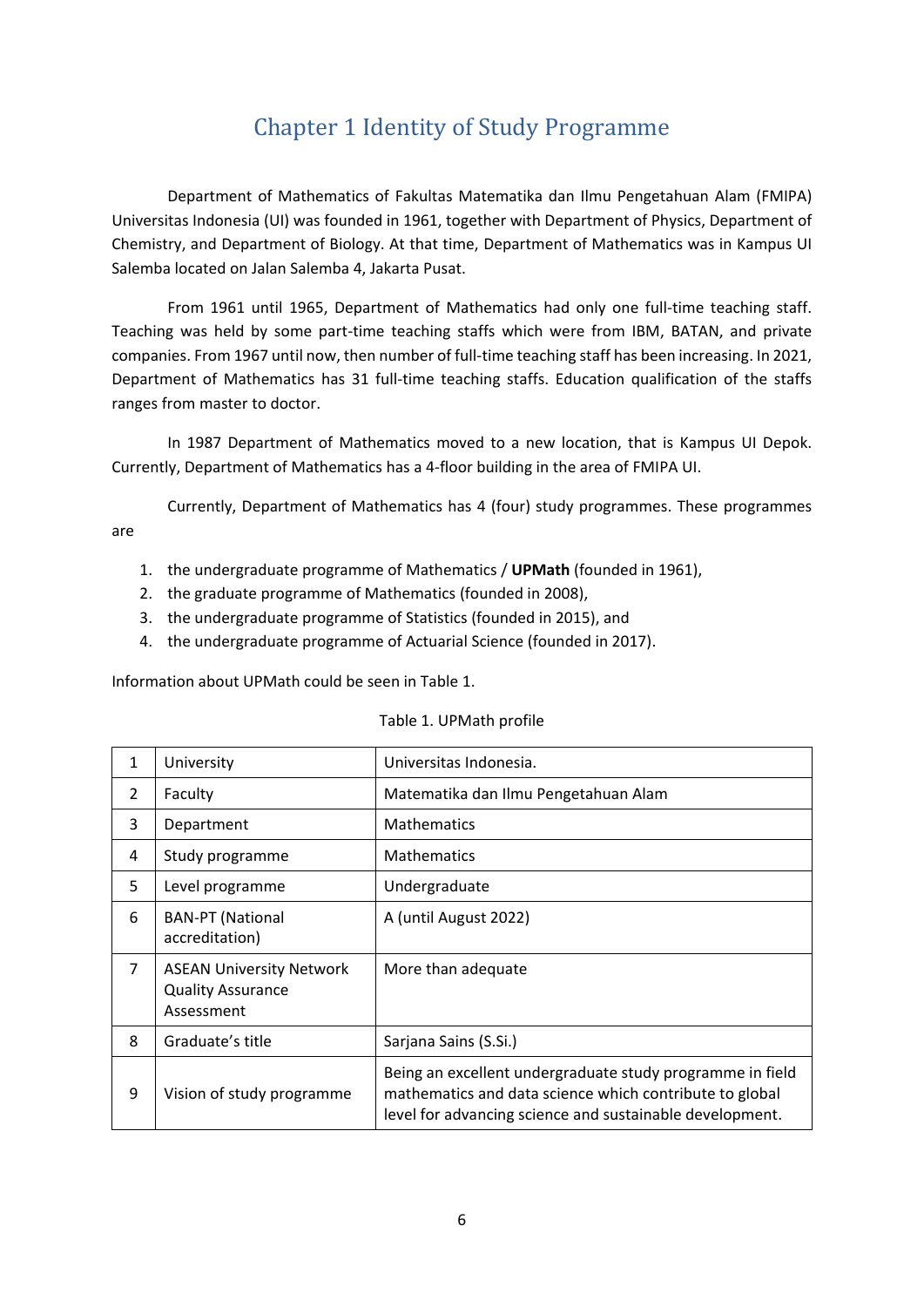| 10 | Mission of study programme           | Producing excellent graduates of mathematics who are able<br>to compete in global level for supporting sustainable<br>development.                                                                |  |  |  |
|----|--------------------------------------|---------------------------------------------------------------------------------------------------------------------------------------------------------------------------------------------------|--|--|--|
|    |                                      | Improving academic atmosphere and research culture in<br>study programme for advancing mathematics and data<br>science.                                                                           |  |  |  |
| 11 | Goal of study programme              | Producing graduates of mathematics who are able to design<br>the solution of problem by using mathematics and data<br>science approach, in accordance with scientific norm and<br>academic etics. |  |  |  |
|    | Address                              | <b>Department of Mathematics</b>                                                                                                                                                                  |  |  |  |
| 12 |                                      | Kampus UI Depok                                                                                                                                                                                   |  |  |  |
|    |                                      | Depok 16424, Indonesia                                                                                                                                                                            |  |  |  |
| 13 | Telephone number                     | +62217862719                                                                                                                                                                                      |  |  |  |
| 14 | Fax number                           | +62217863439                                                                                                                                                                                      |  |  |  |
| 15 | Web address                          | math.sci.ui.ac.id                                                                                                                                                                                 |  |  |  |
|    |                                      | Dr. Dian Lestari                                                                                                                                                                                  |  |  |  |
| 16 | Head of Department of<br>Mathematics | dian.lestari@sci.ui.ac.id                                                                                                                                                                         |  |  |  |
|    |                                      | 081 585 579 962                                                                                                                                                                                   |  |  |  |
|    |                                      | Dr. Hengki Tasman                                                                                                                                                                                 |  |  |  |
| 17 | <b>Head of UPMath</b>                | kaprodi.maths1@sci.ui.ac.id                                                                                                                                                                       |  |  |  |
|    |                                      | 081 585 290 270                                                                                                                                                                                   |  |  |  |

Up to August 2021, Department of Mathematics has 31 full-time teaching staffs and 4 part-time teaching staffs. The list of full-time teaching staffs and part-time teaching staffs could be seen in Table 2.

### Table 2. List of teaching staffs

<span id="page-6-0"></span>

| <b>No</b>      | Name of teaching staff                        | <b>Email address</b>        |
|----------------|-----------------------------------------------|-----------------------------|
| $\mathbf{1}$   | Alhadi Bustamam., S.Si., M.Kom., Ph.D.        | alhadi@sci.ui.ac.id         |
| 2              | Arman Haqqi Anna Zili, S.Si., M.Si.           | armanhaz@sci.ui.ac.id       |
| 3              | Dra. Bevina Desjwiandra Handari, M.Sc., Ph.D. | bevina@sci.ui.ac.id         |
| 4              | Dra. Denny Riama Silaban, M.Kom.              | denny@sci.ui.ac.id          |
| 5              | Dhian Widya, S.Si., M.Kom.                    | dhian.widya61@sci.ui.ac.id  |
| 6              | Dr. Dra. Dian Lestari, D.E.A.                 | dian.lestari@sci.ui.ac.id   |
| $\overline{7}$ | Dr. Dipo Aldila, S.Si, M.Si.                  | aldiladipo@sci.ui.ac.id     |
| 8              | Fevi Novkaniza, S.Si., M.Si.                  | fevi.novkaniza@sci.ui.ac.id |
| 9              | Drs. Gatot Fatwanto Hertono, M.Sc., Ph.D.     | gatot-f1@ui.ac.id           |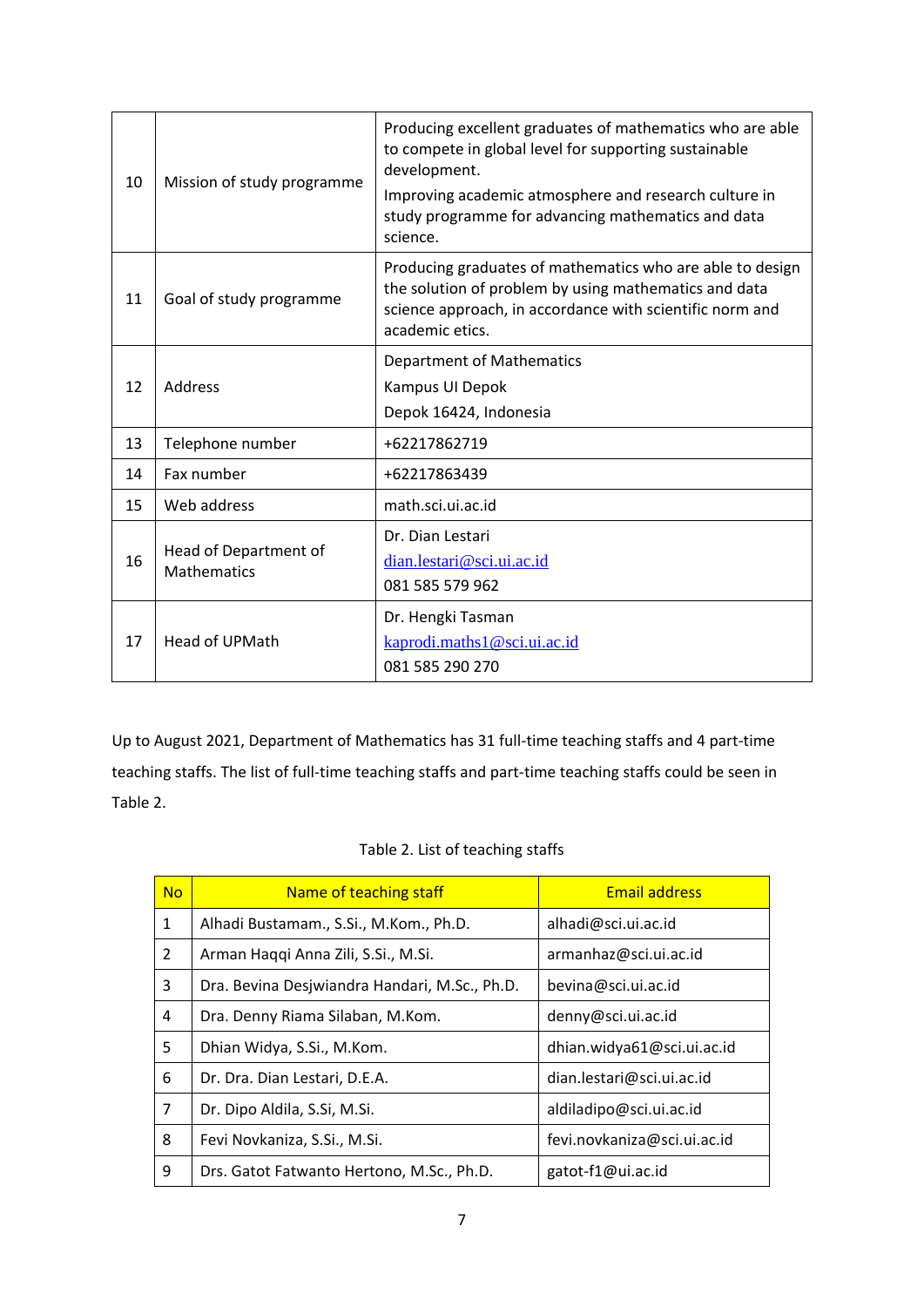| <b>No</b> | Name of teaching staff                    | <b>Email address</b>       |
|-----------|-------------------------------------------|----------------------------|
| 10        | Dr. Helen Burhan, S.Si., M.Si.            | helen.burhan@sci.ui.ac.id  |
| 11        | Dr. rer. nat. Hendri Murfi, S.Si., M.Kom. | hendri@sci.ui.ac.id        |
| 12        | Dr. Hengki Tasman                         | htasman@sci.ui.ac.id       |
| 13        | Dra. Ida Fithriani, M.Si.                 | ida.f@sci.ui.ac.id         |
| 14        | Kiki Ariyanti, M.Si., Ph.D.               | kiki@sci.ui.ac.id          |
| 15        | Maulana Malik, S.Si., M.Si.               | maulana.malik@sci.ui.ac.id |
| 16        | Mila Novita, S.Si., M.Si.                 | mila.novita@sci.ui.ac.id   |
| 17        | Dra. Nora Hariadi, M.Si.                  | nora.hariadi@sci.ui.ac.id  |
| 18        | Rahmat Al Kafi, S.Si., M.Si.              | rahmat.alkafi@sci.ui.ac.id |
| 19        | Rahmi Rusin S.Si., M.Sc.Tech.             | rahmirus@sci.ui.ac.id      |
| 20        | Dra. Rianti Setiadi, M.Si.                | rianti@sci.ui.ac.id        |
| 21        | Sarini Abdullah, S.Si., M.Stats., Ph.D.   | sarini@sci.ui.ac.id        |
| 22        | Dra. Saskya Mary Soemartojo, M.Si.        | saskya@sci.ui.ac.id        |
| 23        | Sindy Devila, S.Si., M.Si.                | sindy@sci.ui.ac.id         |
| 24        | Dra. Siti Aminah, M.Kom.                  | aminah@sci.ui.ac.id        |
| 25        | Dra. Siti Nurrohmah, M.Si.                | snurrohmah@sci.ui.ac.id    |
| 26        | Suci Fratama Sari, S.Si., M.Si.           | sucifratamas@sci.ui.ac.id  |
| 27        | Dr. Drs. Suryadi, M.T.                    | yadi.mt@sci.ui.ac.id       |
| 28        | Dr. Dra. Titin Siswantining, D.E.A.       | titin@sci.ui.ac.id         |
| 29        | Dr. Dra. Yekti Widyaningsih, M.Si.        | yekti@sci.ui.ac.id         |
| 30        | Dr. Yudi Satria, S.Si., M.T.              | ysatria@sci.ui.ac.id       |
| 31        | Dr. Drs. Zuherman Rustam, D.E.A.          | rustam@ui.ac.id            |
| 32        | Dra. Suarsih Utama, M.Si.                 | suarsih.utama@sci.ui.ac.id |
| 33        | Devvi Sarwinda, S.Si., M.Kom.             | devvi@sci.ui.ac.id         |
| 34        | Gianinna Ardaneswari., S.Si., M.Si.       | gianinna@sci.ui.ac.id      |
| 35        | Peter John, S.Si., M.Si.                  | peter.john@sci.ui.ac.id    |

Due to the Covid-19 pandemic, all document administration in Department of Mathematics is held digitally. Students could manage their documents by sending email to [sekretariat.math@sci.ui.ac.id](mailto:sekretariat.math@sci.ui.ac.id).

Currently, Department of Mathematics has some computer laboratories. These laboratories are equipped with client-server network and licensed software, such as Wolfram Mathematica, Matlab, and SPSS. Moreover, all students could access high-speed internet connection in the building of Department of Mathematics.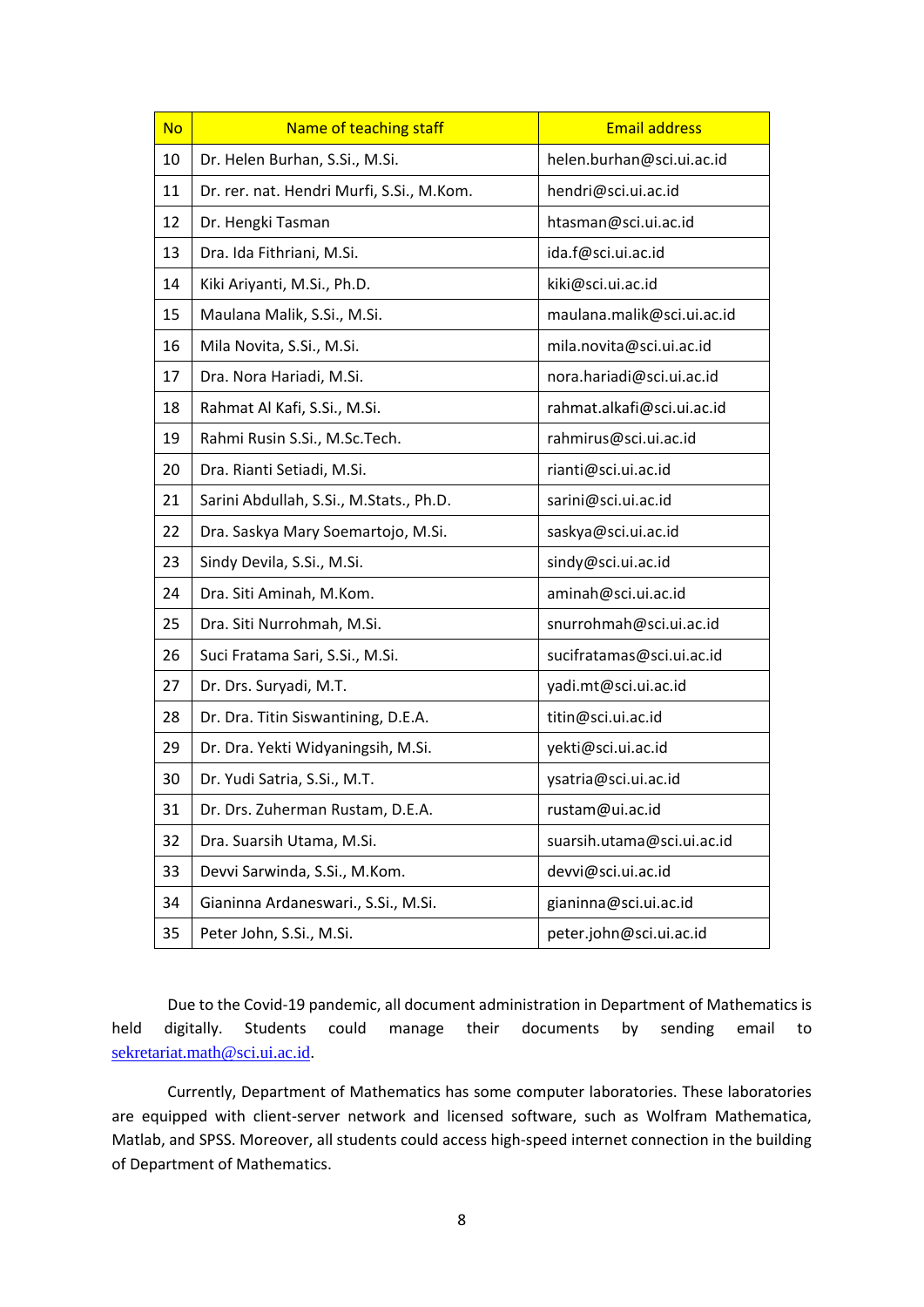## Chapter 2 Learning Resources

<span id="page-8-0"></span>Universitas Indonesia gives a single account to every student. This single account is used to access internet connection in the campus area, email facility with 1 TB capacity and sites in Universitas Indonesia, such as library, learning management system, academic information system.

Every student can access learning management systems **EMAS** and **EMAS2**. Each course has a site in EMAS or EMAS2. The site contains lecture materials, online quizzes, assignment repository and video link. Universitas Indonesia also provides Microsoft Teams for online discussion.

Student can access Universitas Indonesia library site [OPAC.](https://library.ui.ac.id/) This site has numerous online materials. Student could download online materials via the site when they are in the campus area. When the students are outside the campus, they still could download online material form the site via remotelib.ui.ac.id.

Students also see their academic track records using academic information system [SIAKNG.](https://academic.ui.ac.id/main/Authentication/) This system helps students to track which courses has been fulfilled or not. This system is also used for choosing courses in the beginning of semester.

Department of Mathematics provides tutorial classes for courses in semester 1 until semester 4. These tutorial classes help students in adapting with study in university.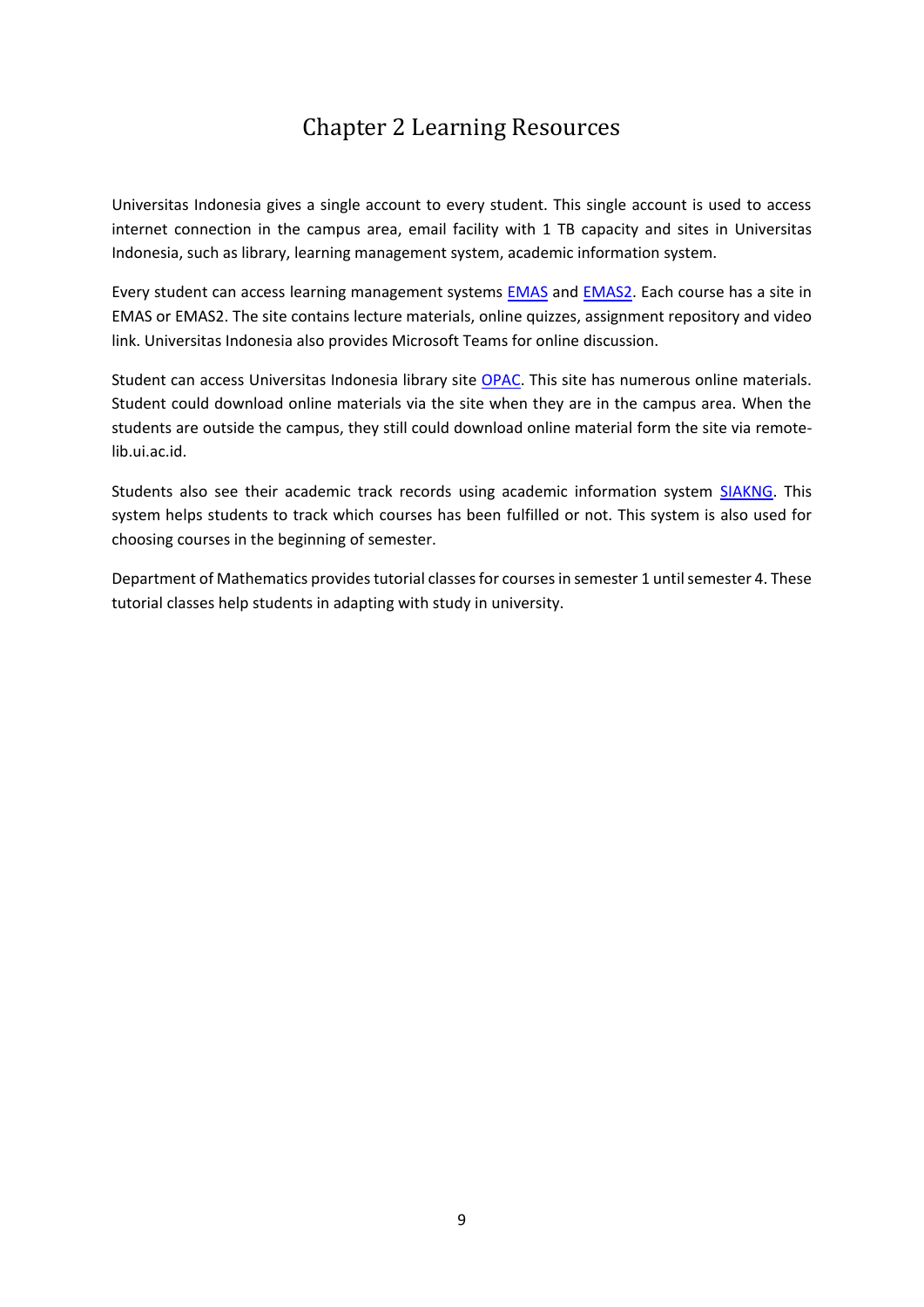# Chapter 3 Curriculum

<span id="page-9-0"></span>Based on Peraturan Rektor UI No. 16 year 2020, Chapter V, Verse 14, the study load of an undergraduate student is **144** (one hundred and forty-four) SKS (Sistem Kredit Semester), including final project (undergraduate theses). Moreover, students could take a **maximal of 160** (one hundred and sixty) SKS. The study load could be finished in minimal 7 semesters and maximal 12 semesters.

<span id="page-9-1"></span>Courses in UPMath could be grouped into compulsory courses and elective courses as in Table 3. The detailed list of compulsory courses and elective courses could be seen in Table 4 - Table 8.

| <b>Course group</b> | <b>SKS</b>      | <b>Total</b> |     |
|---------------------|-----------------|--------------|-----|
|                     | University      | 9            |     |
|                     | Faculty         | 8            | 99  |
| Compulsory          | Department      | 27           |     |
|                     | Study programme | 55           |     |
| Elective            |                 | 45           | 45  |
| Total               |                 | 144          | 144 |

| Table 3. Course group. |  |  |
|------------------------|--|--|
|------------------------|--|--|

### Table 4. University compulsory courses.

<span id="page-9-2"></span>

| <b>No</b> | Code       | Course                | <b>SKS</b> | Prerequisite | <b>Semester</b> |
|-----------|------------|-----------------------|------------|--------------|-----------------|
|           | UIGE600003 | <b>MPK English</b>    |            |              |                 |
|           | UIGE600004 | <b>MPK Religion</b>   |            |              |                 |
| 3         | UIGE600006 | <b>MPK Integrated</b> | 5          |              |                 |
|           |            | Total                 |            |              |                 |

Note: MPK stands for Mata kuliah Pengembangan Kepribadian (Character Building Course).

<span id="page-9-3"></span>

| <b>No</b> | Code       | <b>Course</b>                 | <b>SKS</b> | Prerequisite | Semester |
|-----------|------------|-------------------------------|------------|--------------|----------|
|           | SCMF600002 | Introduction to data science  | 2          |              |          |
|           | SCCH601101 | <b>General Chemistry</b>      | 2          |              |          |
| 3         | SCBI601112 | <b>General Biology</b>        | 2          |              |          |
| 4         | SCPH601110 | <b>Fundamental of Physics</b> | 2          |              |          |
|           |            | Total                         | 8          |              |          |

#### Table 5. Faculty compulsory courses.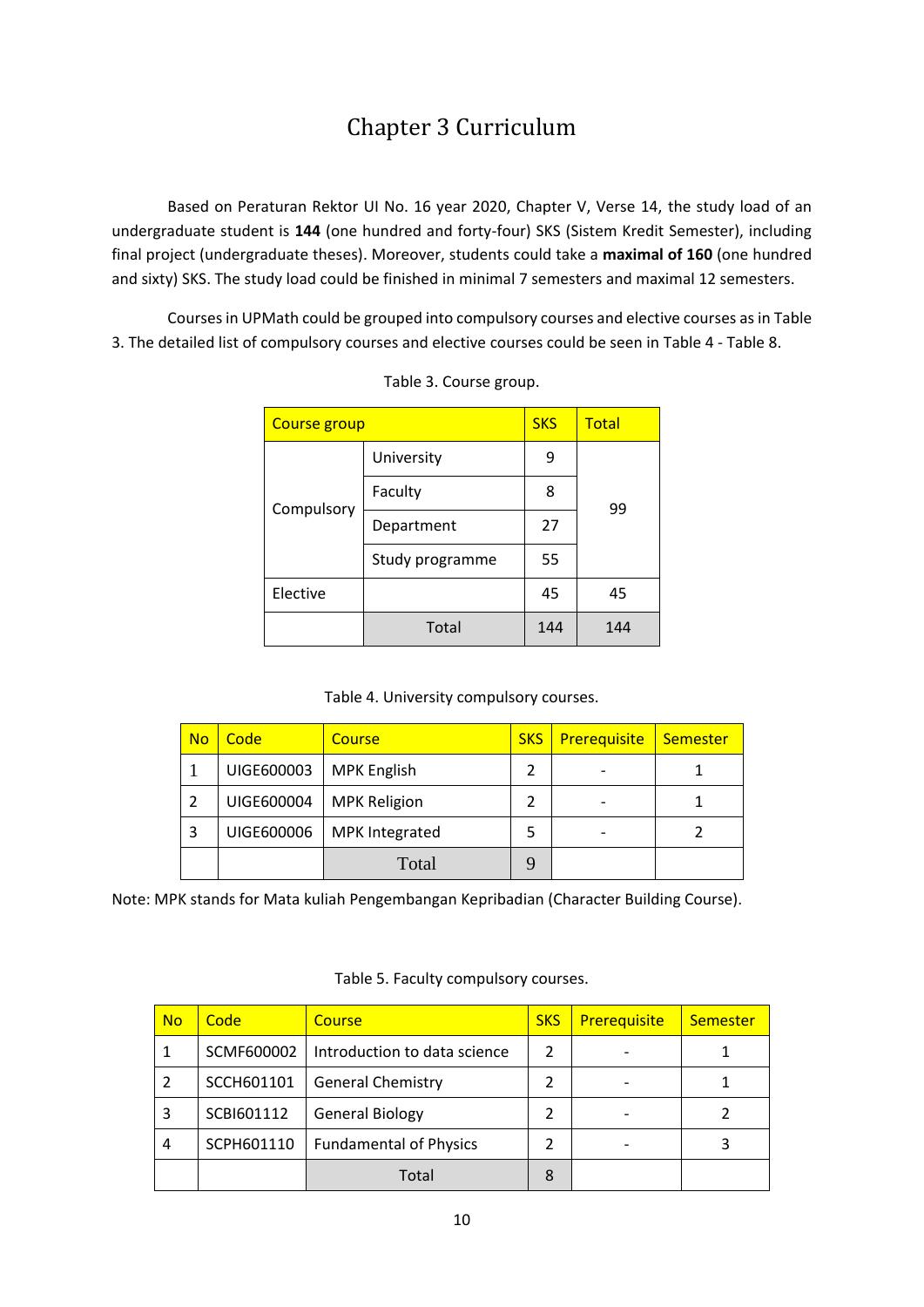<span id="page-10-0"></span>

| <b>No</b>      | Code       | Course                              | <b>SKS</b>     | Prerequisite                                                                     | <b>Semester</b> |
|----------------|------------|-------------------------------------|----------------|----------------------------------------------------------------------------------|-----------------|
| $\mathbf{1}$   | SCMA601001 | Logics and Set                      | 3              |                                                                                  |                 |
| $\mathcal{L}$  | SCMA601002 | Calculus 1                          | 3              |                                                                                  | $\mathbf{1}$    |
| 3              | SCMA601003 | <b>Elementary Linear</b><br>Algebra | $\mathcal{P}$  |                                                                                  | 1               |
| 4              | SCMA601004 | Algorithm and<br>Programming        | 3              |                                                                                  | 1               |
| 5              | SCMA601005 | Calculus <sub>2</sub>               | $\overline{3}$ | Calculus 1                                                                       | $\overline{2}$  |
| 6              | SCMA601006 | Linear Algebra 1                    | $\overline{3}$ | <b>Elementary Linear</b><br>Algebra                                              | $\overline{2}$  |
| $\overline{7}$ | SCMA601007 | <b>Numerical Methods</b>            | $\overline{3}$ | <b>Elementary Linear</b><br>Algebra, Calculus 1,<br>Algorithm and<br>Programming | $\overline{2}$  |
| 8              | SCST601202 | <b>Mathematical Statistics 1</b>    | $\overline{3}$ | <b>Introduction to Data</b><br>Science,<br>Calculus 1                            | $\overline{2}$  |
| 9              | SCMA602008 | Analysis 1                          | 4              | Calculus 1                                                                       | 3               |
|                |            | Total                               | 27             |                                                                                  |                 |

### Table 6. Department compulsory courses.

### Table 7. Study programme compulsory courses.

<span id="page-10-1"></span>

| <b>No</b>      | Code       | Course                                    | <b>SKS</b>     | <b>Prerequisite</b>                                               | <b>Semester</b> |
|----------------|------------|-------------------------------------------|----------------|-------------------------------------------------------------------|-----------------|
| $\mathbf{1}$   | SCMA602009 | Calculus 3                                | 3              | Calculus 2                                                        | 3               |
| 2              | SCMA602010 | <b>Discrete Mathematics</b>               | 3              | Logic and Set                                                     | 3               |
| 3              | SCMA602011 | Mathematical<br>Programming               | $\overline{3}$ | Calculus 2, Elementary<br>Linear Algebra                          | 3               |
| $\overline{A}$ | SCMA602012 | Data Structure                            | 3              | <b>Elementary Linear</b><br>Algebra, Algorithm<br>and Programming | 3               |
| 5              | SCMA602013 | <b>Ordinary Differential</b><br>Equations | 3              | Calculus 2, Elementary<br>Linear Algebra                          | 3               |
| 6              | SCMA602014 | <b>Calculus Vector</b>                    | 2              | Calculus 2                                                        | 4               |
| 7              | SCMA602015 | <b>Analytic Geometry</b>                  | 3              | <b>Elementary Linear</b><br>Algebra                               | 4               |
| 8              | SCMA602016 | <b>Graph Theory</b>                       | 3              | <b>Discrete Mathematics</b>                                       | 4               |
| 9              | SCMA602017 | Data Science                              | 3              | Data Structure                                                    | 4               |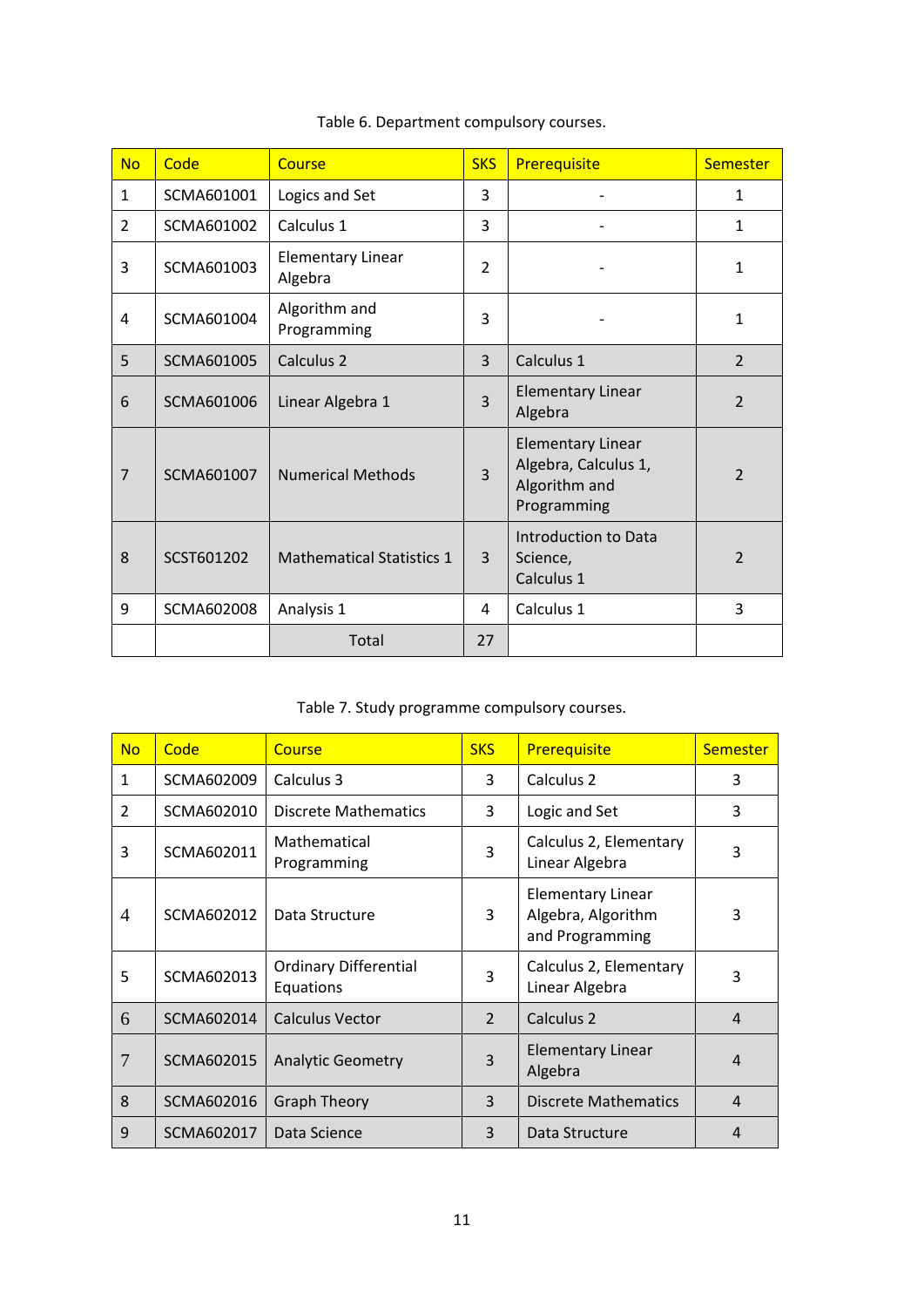| <b>No</b> | Code              | Course                                                                    | <b>SKS</b>     | Prerequisite                                                                                                     | Semester       |
|-----------|-------------------|---------------------------------------------------------------------------|----------------|------------------------------------------------------------------------------------------------------------------|----------------|
| 10        | <b>SCMA602018</b> | <b>Partial Differential</b><br><b>Equations and Boundary</b><br>Condition | $\overline{3}$ | <b>Ordinary Differential</b><br>Equations                                                                        | 4              |
| 11        | SCMA602019        | <b>Numerical Differential</b><br>Equations                                | 3              | <b>Ordinary Differential</b><br>Equations, Numerical<br>Methods                                                  | 4              |
| 12        | SCMA602020        | Analysis 2                                                                | $\overline{4}$ | Analysis 1                                                                                                       | $\overline{4}$ |
| 13        | SCMA603021        | <b>Research Method</b>                                                    | $\overline{2}$ | Obtain minimum 59<br><b>SKS</b>                                                                                  | 5              |
| 14        | SCMA603022        | Algebra                                                                   | 4              | Linear Algebra 1                                                                                                 | 5              |
| 15        | SCMA603023        | <b>Complex Function</b>                                                   | 4              | Calculus 3, Calculus<br>Vector                                                                                   | 5              |
| 16        | SCMA603024        | <b>Mathematics Modelling</b>                                              | 3              | <b>Ordinary Differential</b><br>Equations, Partial<br><b>Differential Equations</b><br>and Boundary<br>Condition | 5              |
| 17        | SCMA604000        | Undergraduate thesis                                                      | 6              | Obtain minimal 114<br><b>SKS</b>                                                                                 | 8              |
|           |                   | Total                                                                     | 55             |                                                                                                                  |                |

Table 8. Study programme elective courses.

<span id="page-11-0"></span>

| <b>No</b>      | Code       | Course                                      | <b>SKS</b>     | Prerequisite                                                            | <b>Semester</b> |
|----------------|------------|---------------------------------------------|----------------|-------------------------------------------------------------------------|-----------------|
| $\mathbf{1}$   | SCMA603125 | Topology                                    | 3              | Analysis 1                                                              | 5               |
| $\overline{2}$ | SCMA603126 | <b>Stochastic Differential</b><br>Equations | 3              | <b>Ordinary Differential</b><br>Equations, Statistical<br>Mathematics 1 | 5               |
| 3              | SCMA603127 | <b>Operation Research</b>                   | 3              | Mathematical<br>Programming                                             | 5               |
| 4              | SCMA603128 | Computation of<br>intelligence              | 3              | Data Science                                                            | 5               |
| 5              | SCMA603129 | Design & Analysis of<br>Algorithm           | $\overline{3}$ | Algorithm and<br>programming                                            | 5               |
| 6              | SCMA603130 | Linear Algebra 2                            | 3              | Linear Algebra 1                                                        | 6               |
| $\overline{7}$ | SCMA603131 | Cryptography                                | 3              | Algebra, Linear Algebra<br>Linier 1                                     | 6               |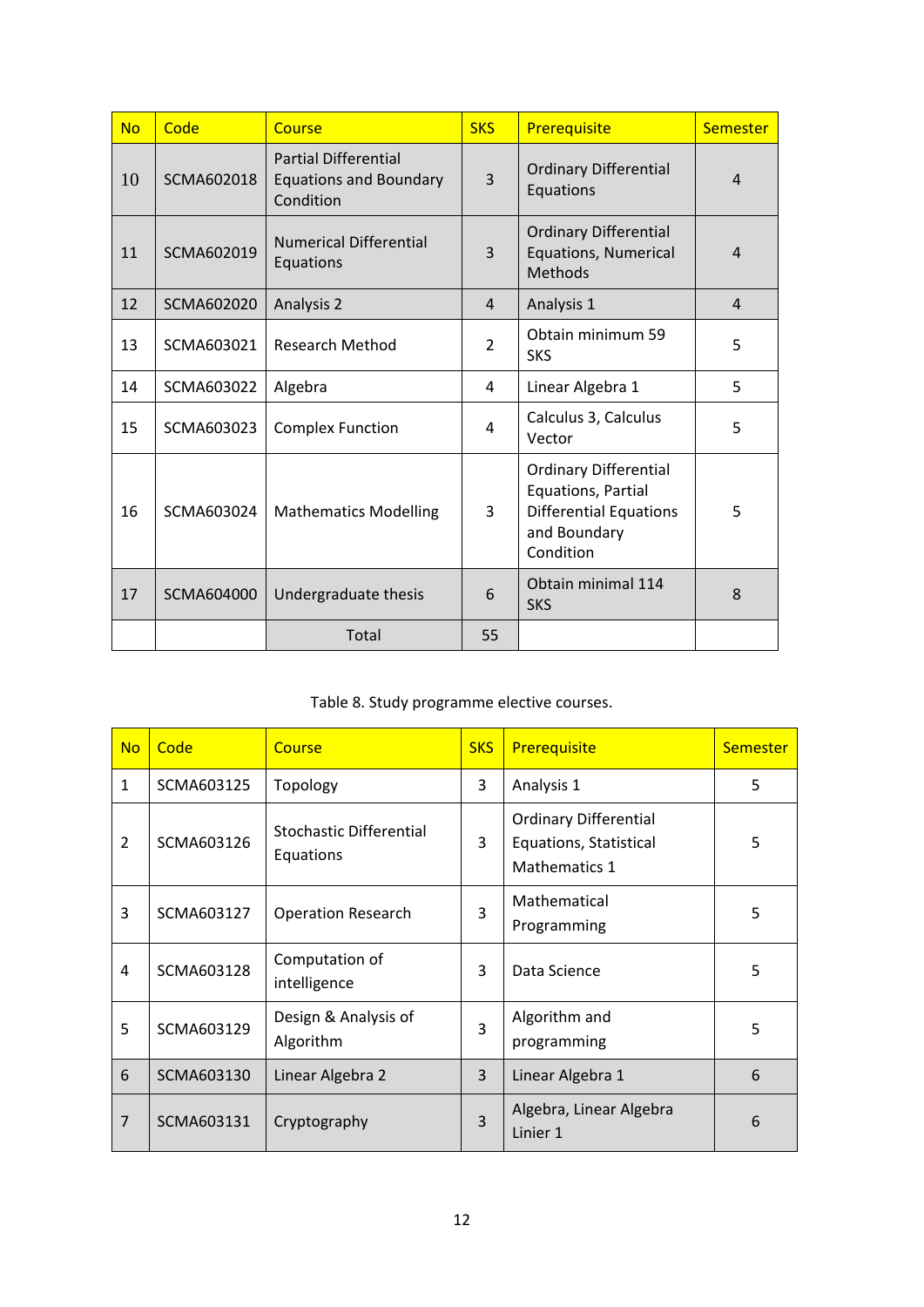| <b>No</b> | Code       | <b>Course</b>                                                | <b>SKS</b>     | Prerequisite                                                                    | <b>Semester</b> |
|-----------|------------|--------------------------------------------------------------|----------------|---------------------------------------------------------------------------------|-----------------|
| 8         | SCMA603132 | <b>Parallel Computation</b>                                  | $\overline{3}$ | Algorithm and<br>Programming                                                    | 6               |
| 9         | SCMA603133 | <b>Numerical Mathematics</b>                                 | $\overline{3}$ | <b>Numerical methods</b>                                                        | 6               |
| 10        | SCMA603134 | <b>Numerical Stochastic</b><br><b>Differential Equations</b> | 3              | <b>Numerical Differential</b><br>Equations,<br><b>Mathematical Statistics 1</b> | 6               |
| 11        | SCMA603135 | <b>Dynamical System</b>                                      | 3              | <b>Ordinary Differential</b><br>Equations                                       | 6               |
| 12        | SCMA603136 | <b>Network Optimization</b>                                  | $\overline{3}$ | Mathematical Programing,<br><b>Discrete Mathematics</b>                         | 6               |
| 13        | SCMA603137 | Special Topic 1                                              | $\overline{3}$ | $\overline{a}$                                                                  | 6               |
| 14        | SCMA603138 | <b>Special Topic 2</b>                                       | 3              |                                                                                 | 6               |
| 15        | SCMA604139 | <b>Functional Analysis</b>                                   | 3              | Analysis 1, Algebra                                                             | $\overline{7}$  |
| 16        | SCMA604140 | Theory of Measure and<br>Integration                         | 3              | Analysis 2                                                                      | $\overline{7}$  |
| 17        | SCMA604141 | Theory of control optimal                                    | 3              | Mathematical<br>Programming, Ordinary<br><b>Differential Equations</b>          | $\overline{7}$  |
| 18        | SCMA604142 | Theory of Computation                                        | 3              | Algorithm and<br>programming,<br><b>Discrete Mathematics</b>                    | $\overline{7}$  |
| 19        | SCMA604143 | <b>Bioinformatics</b>                                        | 3              | <b>Numerical Methods</b>                                                        | $\overline{7}$  |
| 20        | SCMA604144 | <b>Biomathematics</b>                                        | 3              | <b>Mathematical Modelling</b>                                                   | $\overline{7}$  |
|           |            | Total                                                        | 60             |                                                                                 |                 |

Some elective course could be taken from the Undergraduate Programme of Statistics and the Undergraduate Programme of Actuarial Science in Department of Mathematics of Universitas Indonesia as in Table 9.

<span id="page-12-0"></span>

| <b>No</b> | <b>Study Programme</b> | Course                           | <b>SKS</b> | Prerequisite                     |
|-----------|------------------------|----------------------------------|------------|----------------------------------|
|           | <b>Statistics</b>      | <b>Mathematical Statistics 2</b> | 3          | <b>Mathematical Statistics 1</b> |
|           | <b>Statistics</b>      | <b>Mathematical Statistics 3</b> | 3          | <b>Mathematical Statistics 2</b> |
|           | <b>Statistics</b>      | Linear Model                     | 3          | <b>Mathematical Statistics 1</b> |
|           | <b>Statistics</b>      | <b>Advanced Linear Model</b>     |            | Linear Model                     |

#### Table 9. Some elective courses outside UPMath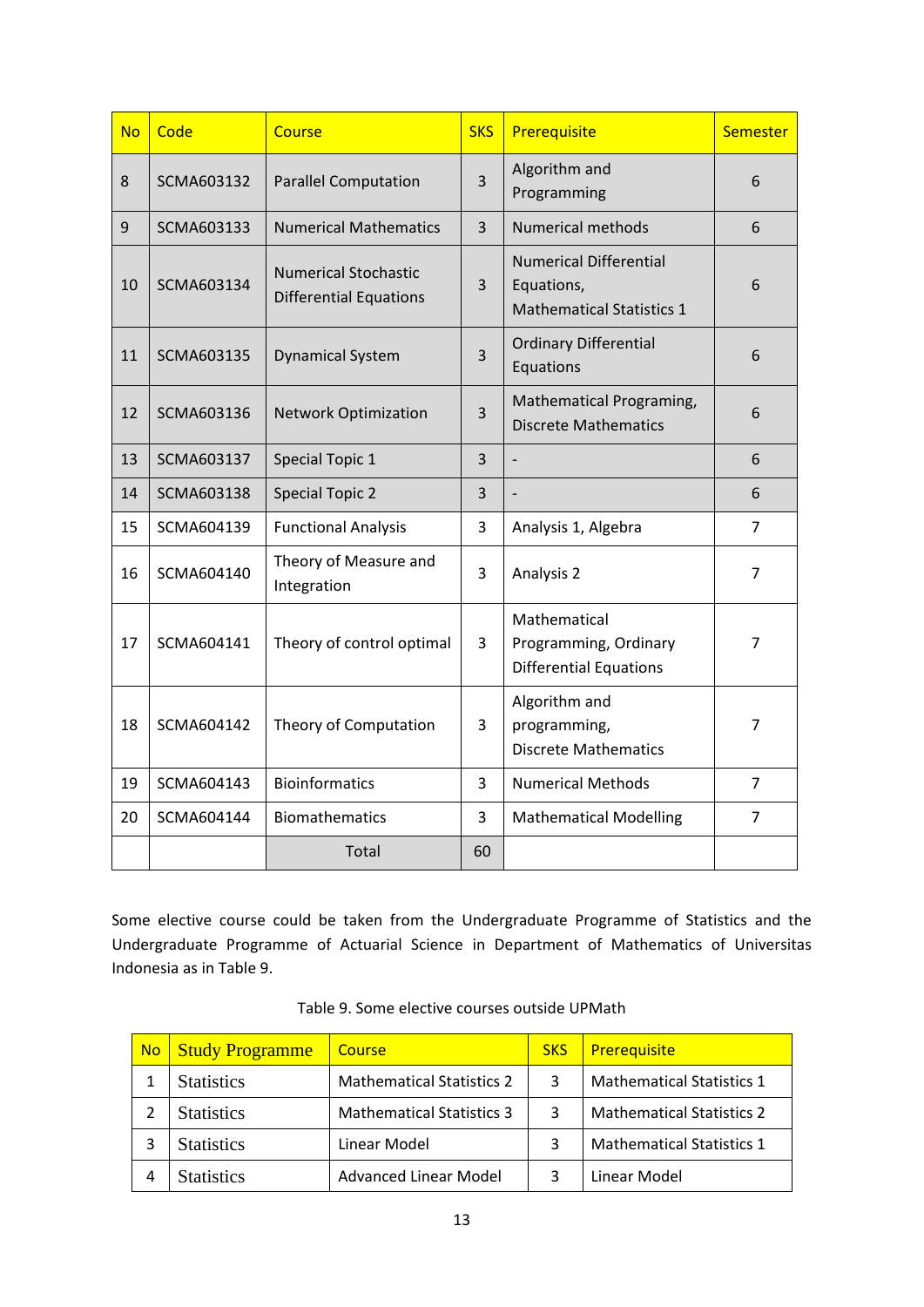| <b>No</b> | <b>Study Programme</b>   | <b>Course</b>                     | <b>SKS</b> | Prerequisite             |
|-----------|--------------------------|-----------------------------------|------------|--------------------------|
|           | <b>Actuarial Science</b> | Mathematics of Finance 1          | 3          | Calculus 2               |
| 6         | <b>Actuarial Science</b> | Mathematics of Finance 2          | 3          | Mathematics of Finance 1 |
| 8         | <b>Actuarial Science</b> | Derivative Financial<br>Modelling | 3          | Mathematics of Finance 2 |

Department of Mathematics has memorandum of understanding with the Society of Actuaries of Indonesia (SAI), see [Society Of Actuaries Of Indonesia.](https://www.aktuaris.or.id/page/content/223/daftar-universitas) Some courses held by its Undergraduate programme of Actuarial Science has been mapped to have equivalency to actuary examination modules, see Table 10. This equivalency becomes one consideration for UPMath's student in taking an elective course.

<span id="page-13-0"></span>

| No.            | SAI examination module           | Courses                                                              |
|----------------|----------------------------------|----------------------------------------------------------------------|
| $\mathbf{1}$   | A10 – Mathematics of Finance     | Mathematics of Finance 1<br>Mathematics of Finance 2                 |
| $\overline{2}$ | A20 – Probability and Statistics | <b>Mathematical Statistics 1</b><br><b>Mathematical Statistics 2</b> |
| 3              | A30 - Economy                    | Theory of Microeconomic<br>Theory of Macroeconomic                   |
| 4              | A40 - Accounting                 | Accounting 1<br><b>Accounting 2</b>                                  |
| 5              | A50 - Statistical Methods        | Linear Model<br><b>Prediction Methods</b><br>Survival Model          |
| 6              | A60 – Mathematics of Actuary     | Life Contingency 1<br>Life Contingency 2                             |
| $\overline{7}$ | A70 – Modelling and Risk Theory  | <b>Risk Modeling 1</b><br><b>Risk Modeling 2</b>                     |

Table 10. Equivalency between SAI modules and courses.

Distribution of courses in semesters could be seen in Table 11. Moreover, relation between a course and its prerequisites could be seen in Table 12.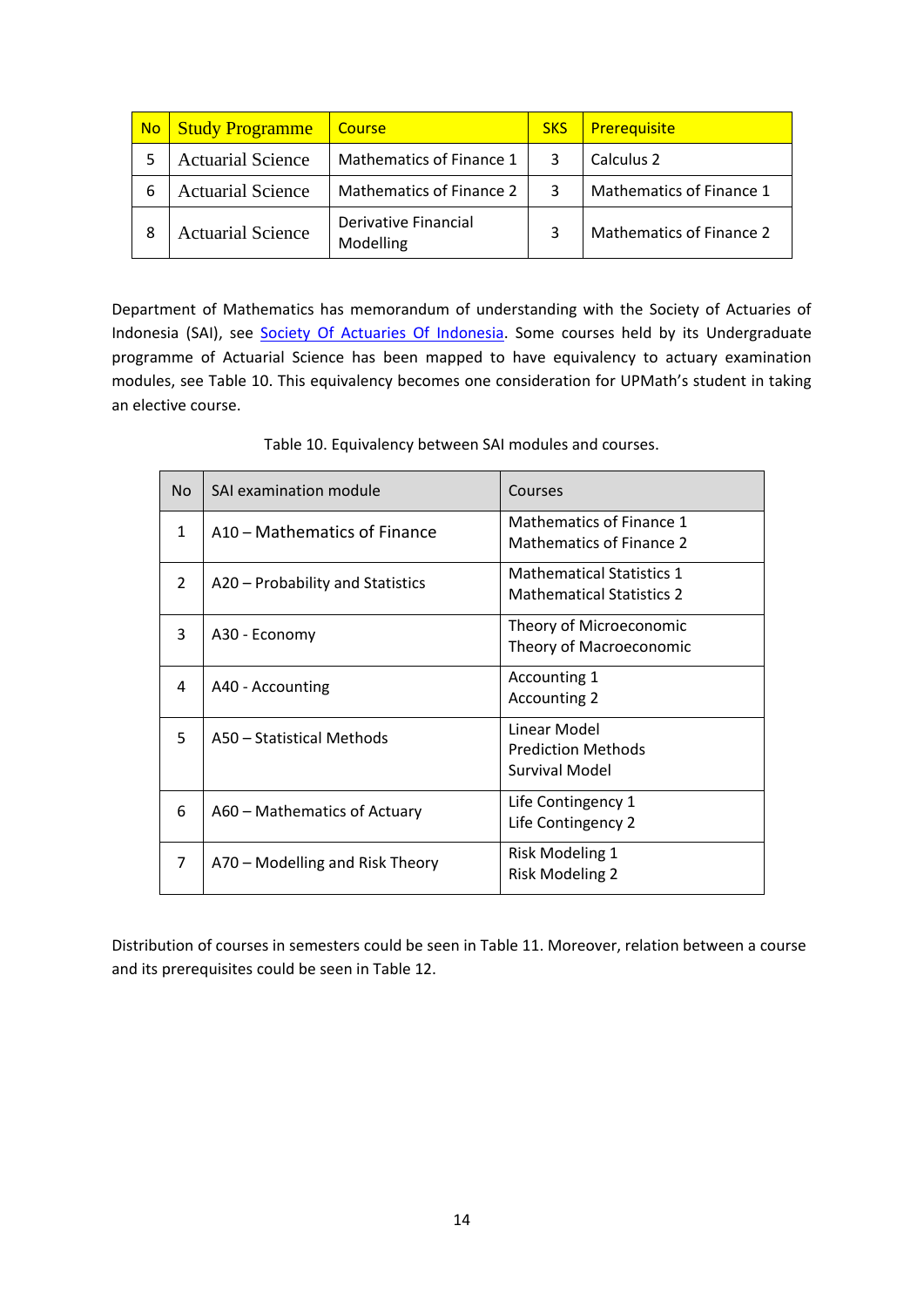### Table 11. Distribution of courses in 8 semesters

| <b>SEMESTER 1</b>        |                                         |            |                       | <b>SEMESTER 2</b>                | <b>SEMESTER 3</b> |                       |                                   | <b>SEMESTER 4</b> |                         |                                                               |            |
|--------------------------|-----------------------------------------|------------|-----------------------|----------------------------------|-------------------|-----------------------|-----------------------------------|-------------------|-------------------------|---------------------------------------------------------------|------------|
| <b>CODE</b>              | <b>COURSE</b>                           | <b>SKS</b> | <b>CODE</b>           | <b>COURSE</b>                    | <b>SKS</b>        | <b>CODE</b>           | <b>COURSE</b>                     | <b>SKS</b>        | <b>CODE</b>             | <b>COURSE</b>                                                 | <b>SKS</b> |
| UIGE600003               | <b>MPK</b> English                      |            | <b>UIGE600006</b>     | <b>MPK</b> Integrated            |                   | SCPH601110            | <b>Fundamental of Physics</b>     |                   |                         | SCMA602014 Calculus Vector                                    | 2          |
| UIGE600004               | <b>MPK Religion</b>                     |            | SCBI601112            | <b>General Biology</b>           |                   | SCMA602008 Analysis 1 |                                   |                   |                         | SCMA602015 Analytic Geometry                                  | 3          |
| SCCH601101               | <b>General Chemistry</b>                |            | SCMA601005 Calculus 2 |                                  |                   | SCMA602009            | Calculus 3                        |                   |                         | SCMA602016 Graph Theory                                       | 3          |
|                          | SCMF600002 Introduction to Data Science |            |                       | SCMA601006 Linear Algebra 1      |                   |                       | SCMA602010   Discrete Mathematics | 3                 | SCMA602017 Data Science |                                                               |            |
| SCMA601001 Logic and Set |                                         |            |                       | SCMA601007 Numerical Methods     |                   | SCMA602011            | Mathematical Programming          | 3                 | SCMA602018              | Partial Differential Equations &<br><b>Boundary Condition</b> | 3          |
| SCMA601002 Calculus 1    |                                         |            | SCST601202            | Mathematical Statistics 1        |                   | SCMA602012            | Data Structure                    | 3                 |                         | SCMA602019 Numerical Differential Equations                   | 3          |
|                          | SCMA601003 Elementary Linear Algebra    |            |                       |                                  |                   | SCMA602013            | Ordinary Differential Equations   |                   | SCMA602020 Analysis 2   |                                                               | 4          |
|                          | SCMA601004 Algorithm and Programming    | 3          |                       |                                  |                   |                       |                                   |                   |                         |                                                               |            |
|                          |                                         |            |                       |                                  |                   |                       |                                   |                   |                         |                                                               |            |
|                          | <b>Total SKS in Semester 1</b>          | 19         |                       | Total SKS in Semester 2          | 19                |                       | <b>Total SKS in Semester 3</b>    | 21                |                         | <b>Total SKS in Semester 4</b>                                | 21         |
|                          | <b>Total SKS upto Semester 1</b>        | 19         |                       | <b>Total SKS upto Semester 2</b> | 38                |                       | <b>Total SKS upto Semester 3</b>  | 59                |                         | <b>Total SKS upto Semester 4</b>                              | 80         |

<span id="page-14-0"></span>

| <b>SEMESTER 5</b>  |                                   |            |             | <b>SEMESTER 6</b>               |            |             | <b>SEMESTER 7</b>                |            |             | <b>SEMESTER 8</b>                  |            |
|--------------------|-----------------------------------|------------|-------------|---------------------------------|------------|-------------|----------------------------------|------------|-------------|------------------------------------|------------|
| <b>CODE</b>        | <b>COURSE</b>                     | <b>SKS</b> | <b>CODE</b> | <b>COURSE</b>                   | <b>SKS</b> | <b>CODE</b> | <b>COURSE</b>                    | <b>SKS</b> | <b>CODE</b> | <b>COURSE</b>                      | <b>SKS</b> |
|                    | SCMA603021 Research Method        |            |             | Elective courses                | 19         |             | <b>Elective courses</b>          |            |             | 20 SCMA604000 Undergraduate thesis | ь          |
| SCMA603022 Algebra |                                   |            |             |                                 |            |             |                                  |            |             |                                    |            |
|                    | SCMA603023 Complex Function       |            |             |                                 |            |             |                                  |            |             |                                    |            |
|                    | SCMA603024 Mathematical Modelling |            |             |                                 |            |             |                                  |            |             |                                    |            |
|                    | Elective courses                  |            |             |                                 |            |             |                                  |            |             |                                    |            |
|                    |                                   |            |             |                                 |            |             |                                  |            |             |                                    |            |
|                    | <b>Total SKS in Semester 5</b>    |            |             | Total SKS in Semester 6         | 19         |             | <b>Total SKS in Semester 7</b>   | 20         |             | Total SKS in Semester 8            |            |
|                    | Total SKS upto Semester 5         | 99         |             | Total SKS upto Semester 6   118 |            |             | <b>Total SKS upto Semester 7</b> | 138        |             | <b>Total SKS upto Semester 8</b>   | 144        |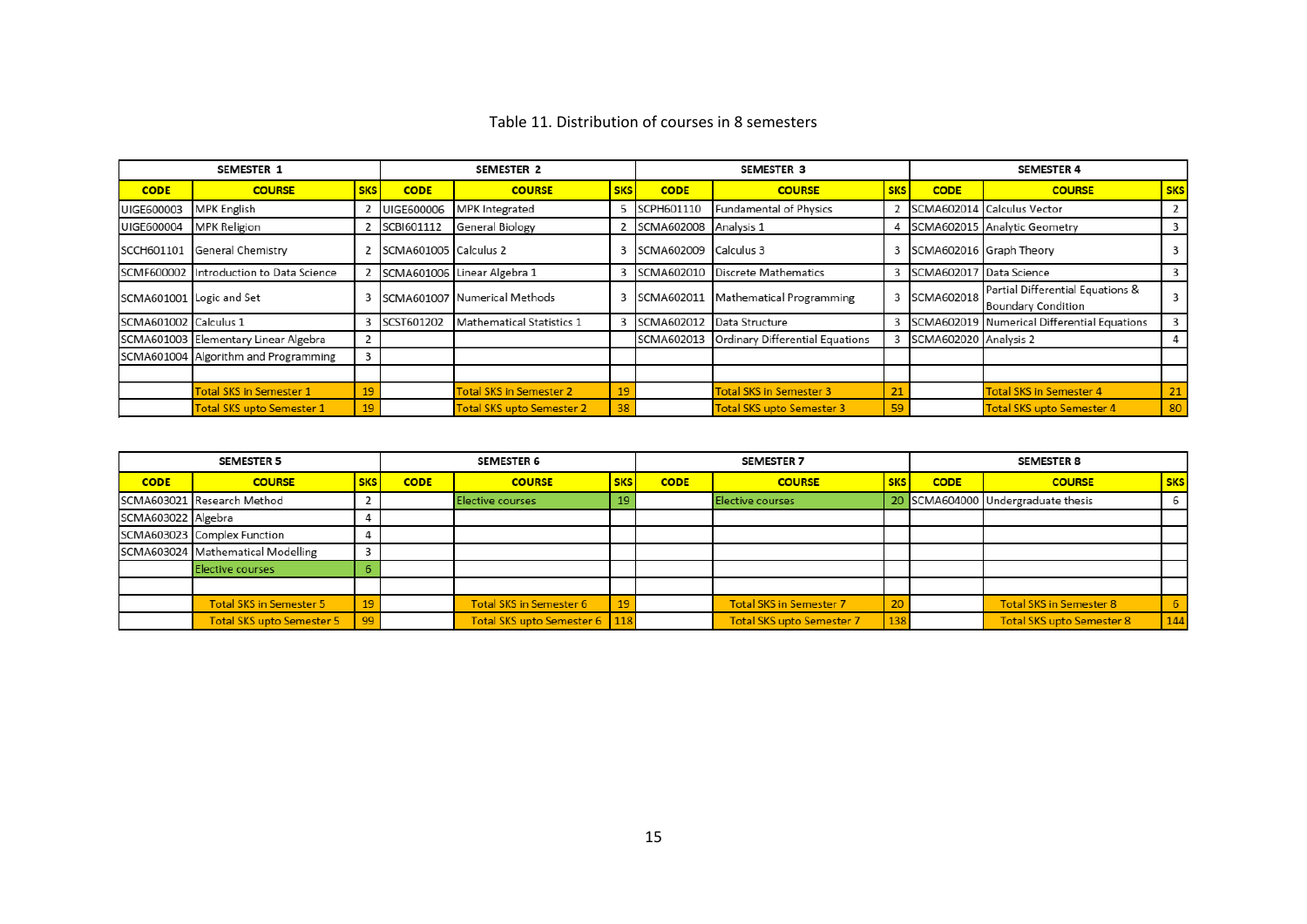#### Figure 1. Course network.

<span id="page-15-0"></span>